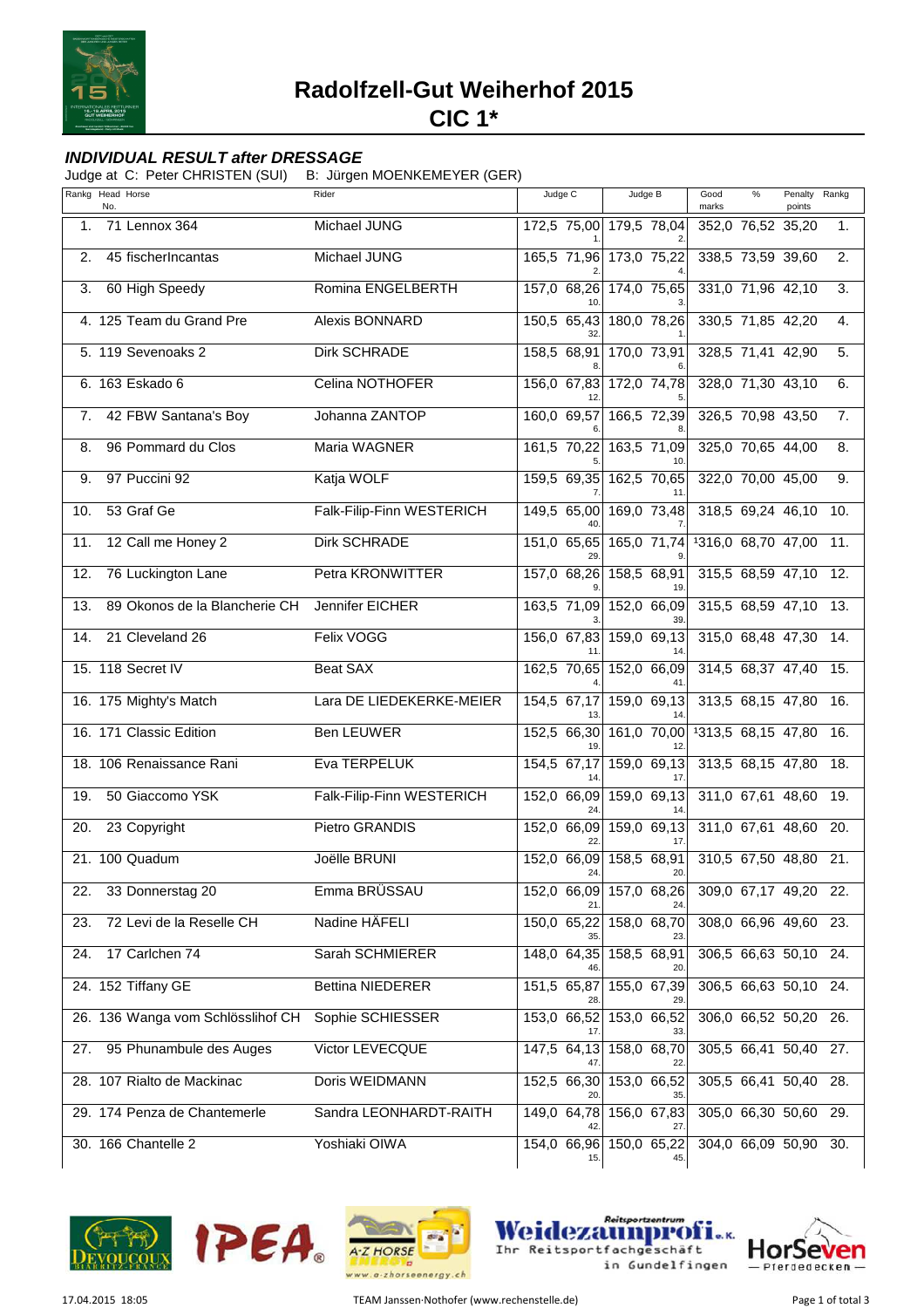

Radolfzell-Gut Weiherhof 2015

 $CIC<sub>1*</sub>$ 

## **INDIVIDUAL RESULT after DRESSAGE**

Judge at C: Peter CHRISTEN (SUI) B: Jürgen MOENKEMEYER (GER)

|     | Rankg Head Horse<br>No.   | Rider                    | Judge C                  | Judge B                        | Good<br>$\%$<br>Penalty<br>Rankg<br>marks<br>points |
|-----|---------------------------|--------------------------|--------------------------|--------------------------------|-----------------------------------------------------|
| 31. | 79 Marchesi Impel de Reve | <b>Charlotte REGIER</b>  | 152,0 66,09<br>22        | 152,0 66,09                    | 304,0 66,09 50,90<br>-31.                           |
| 31. | 35 Elcano 10              | Rabea MEZGER             | 151,0 65,65<br>29        | 153,0 66,52                    | 304,0 66,09 50,90<br>31.                            |
| 33. | 59 Henry 157              | Josefa SOMMER            | 147,0 63,91<br>49.       | 156,5 68,04<br>26.             | 303,5 65,98 51,00 33.                               |
| 33. | 28 de Negro 2             | Anja BEIFUSS             | 150,0 65,22              | 153,5 66,74                    | 303,5 65,98 51,00 33.                               |
|     | 35. 101 Quality Girl MV   | <b>Nele SPIERING</b>     | 149,5 65,00              | 153,5 66,74                    | 1303,0 65,87 51,20 35.                              |
|     | 36. 103 Quidditch 25      | Katharina LUZ            | $146,0$ 63,48<br>57      | 157,0 68,26                    | 303,0 65,87 51,20<br>-36.                           |
| 37. | 2 All In One 12           | <b>Jasmin TERIGI</b>     | 142,0 61,74              | 160,0 69,57<br>13              | 302,0 65,65 51,50<br>37.                            |
|     | 38. 133 Viamant du Matz   | Sandra AUFFARTH          | 150,5 65,43              | 151,0 65,65                    | 1301,5 65,54 51,70 38.                              |
| 39. | 22 Connary                | Lea RUFF                 | $147,5$ 64,13            | 154,0 66,96                    | 301,5 65,54 51,70 39.                               |
|     | 40. 169 Aristo 100        | <b>Nils KIRSCHBAUM</b>   | 148,5 64,57              | 152,5 66,30                    | 301,0 65,43 51,90 40.                               |
| 41. | 73 Lord Lauries           | Houng Hun KIM            | 144,5 62,83              | 155,5 67,61<br>28              | 300,0 65,22 52,20 41.                               |
| 42. | 15 Canus Lupus            | Sophie SCHIESSER         | 146,5 63,70              | 153,0 66,52                    | 299,5 65,11 52,30 42.                               |
|     | 42. 162 Campino 448       | Celina NOTHOFER          | 147,0 63,91<br>49.       | 152,5 66,30<br>37.             | 299,5 65,11 52,30 42.                               |
| 44. | 27 Darryl 3               | Lea RUFF                 | 149,0 64,78              | 149,5 65,00                    | 298,5 64,89 52,70 44.                               |
| 45. | 88 Nyala d'Arville        | Lara DE LIEDEKERKE-MEIER |                          | 148,0 64,35 148,5 64,57        | 1296,5 64,46 53,30 45.                              |
| 46. | 85 Mystika                | Nele MADER               | $\overline{144,5}$ 62,83 | 152,0 66,09                    | 296,5 64,46 53,30<br>-46.                           |
| 46. | 38 FBW Abrakadabra        | Julia STIEFELE           | 151,5 65,87<br>27        | 145,0 63,04<br>50              | 1296,5 64,46 53,30<br>46.                           |
|     | 48. 129 Tyson II          | Philipp KÜHNE            |                          | 152,5 66,30 143,0 62,17<br>53  | 295,5 64,24 53,60 48.                               |
|     | 49. 121 Skarlett 42       | <b>Harald ENGELBERTH</b> | 147,0 63,91              | 147,5 64,13                    | 294,5 64,02 54,00 49.                               |
| 50. | 94 Perla Rubia del Ferro  | Rebecca CHIAPPERO        | 38                       | 149,5 65,00 144,5 62,83<br>51  | 294,0 63,91 54,10 50.                               |
|     | 51. 109 Rouky Dimavi      | Joëlle BRUNI             | 149,5 65,00<br>37.       | $144,0$ 62,61<br>52.           | 293,5 63,80 54,30 51.                               |
|     | 52. 120 Sir Quando        | Christoph FENZ           |                          | 150,5 65,43 143,0 62,17<br>55  | 293,5 63,80 54,30 52.                               |
| 53. | 92 Orion                  | Herwig VAN ESSER         |                          | 154,0 66,96 139,0 60,43        | 293,0 63,70 54,50 53.                               |
|     | 53. 144 Christelle CE     | <b>Fritz PAPE</b>        |                          | 146,0 63,48 147,0 63,91        | 293,0 63,70 54,50 53.                               |
| 55. | 41 FBW Harry McLeary      | Sarah SCHULER            |                          | 149,5 65,00 142,0 61,74        | 291,5 63,37 54,90 55.                               |
| 56. | 36 Experiment 6           | Julia STIEFELE           | 150,0 65,22              | 141,5 61,52                    | 291,5 63,37 54,90 56.                               |
| 57. | 39 FBW Best Of            | Erwin KÄNEL              |                          | 140,5 61,09 150,5 65,43        | 291,0 63,26 55,10 57.                               |
| 58. | 19 Chakra                 | Nadine HÄFELI            | 24.                      | 152,0 66,09 138,5 60,22        | 290,5 63,15 55,30 58.                               |
| 59. | 13 Calsido                | Sabine TAXER             |                          | 145,0 63,04 141,0 61,30        | 286,0 62,17 56,70 59.                               |
|     | 60. 105 Regain des Ouches | Camille PIAT             | 49.                      | 147,0 63,91 139,0 60,43<br>60. | 286,0 62,17 56,70 60.                               |